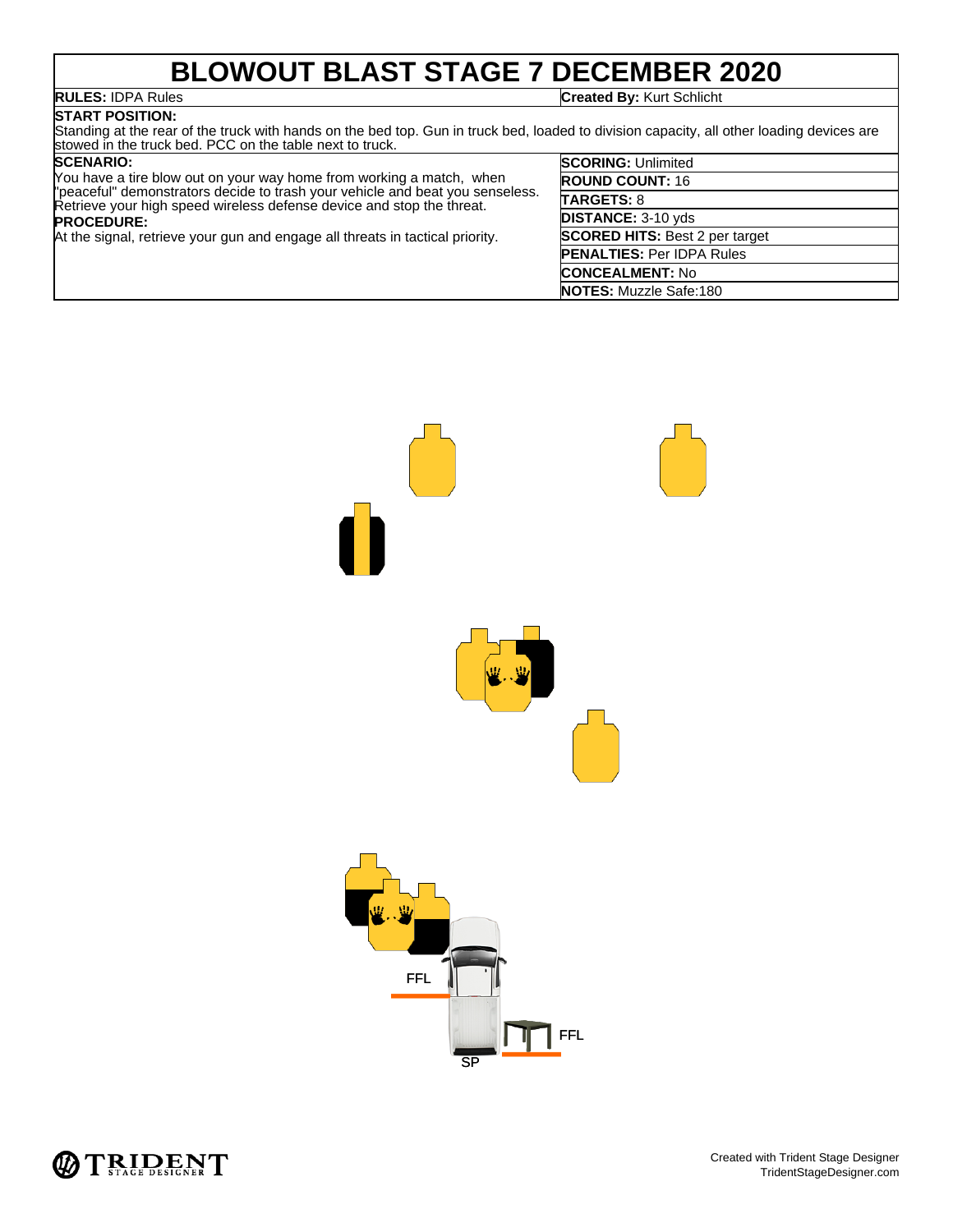### **TOUGH TAKEOUT STAGE 5 DECEMBER 2020**

## **RULES: IDPA Rules**<br>**START POSITION:**

**Created By: Kurt Schlicht** 

| .                                                                                                                                                                                                                                                              |                                       |
|----------------------------------------------------------------------------------------------------------------------------------------------------------------------------------------------------------------------------------------------------------------|---------------------------------------|
| Standing at SP hands relaxed at sides, gun loaded to division capacity, holstered, and concealed. PCC starts at low ready.                                                                                                                                     |                                       |
| <b>SCENARIO:</b>                                                                                                                                                                                                                                               | <b>SCORING: Unlimited</b>             |
| You're on your way to the bank with your hard earned Christmas bonus, when<br>armed thieves discover you're carrying cash. You need the money for ammo!<br><b>PROCEDURE:</b><br>At the signal, engage all threats in tactical priority from positions of cover | <b>ROUND COUNT: 16</b>                |
|                                                                                                                                                                                                                                                                | <b>TARGETS: 8</b>                     |
|                                                                                                                                                                                                                                                                | <b>DISTANCE: 7yds</b>                 |
|                                                                                                                                                                                                                                                                | <b>SCORED HITS: Best 2 per target</b> |
|                                                                                                                                                                                                                                                                | <b>PENALTIES: Per IDPA Rules</b>      |
|                                                                                                                                                                                                                                                                | <b>CONCEALMENT: Yes</b>               |
|                                                                                                                                                                                                                                                                | <b>NOTES:</b> Muzzle safe:180         |





SP

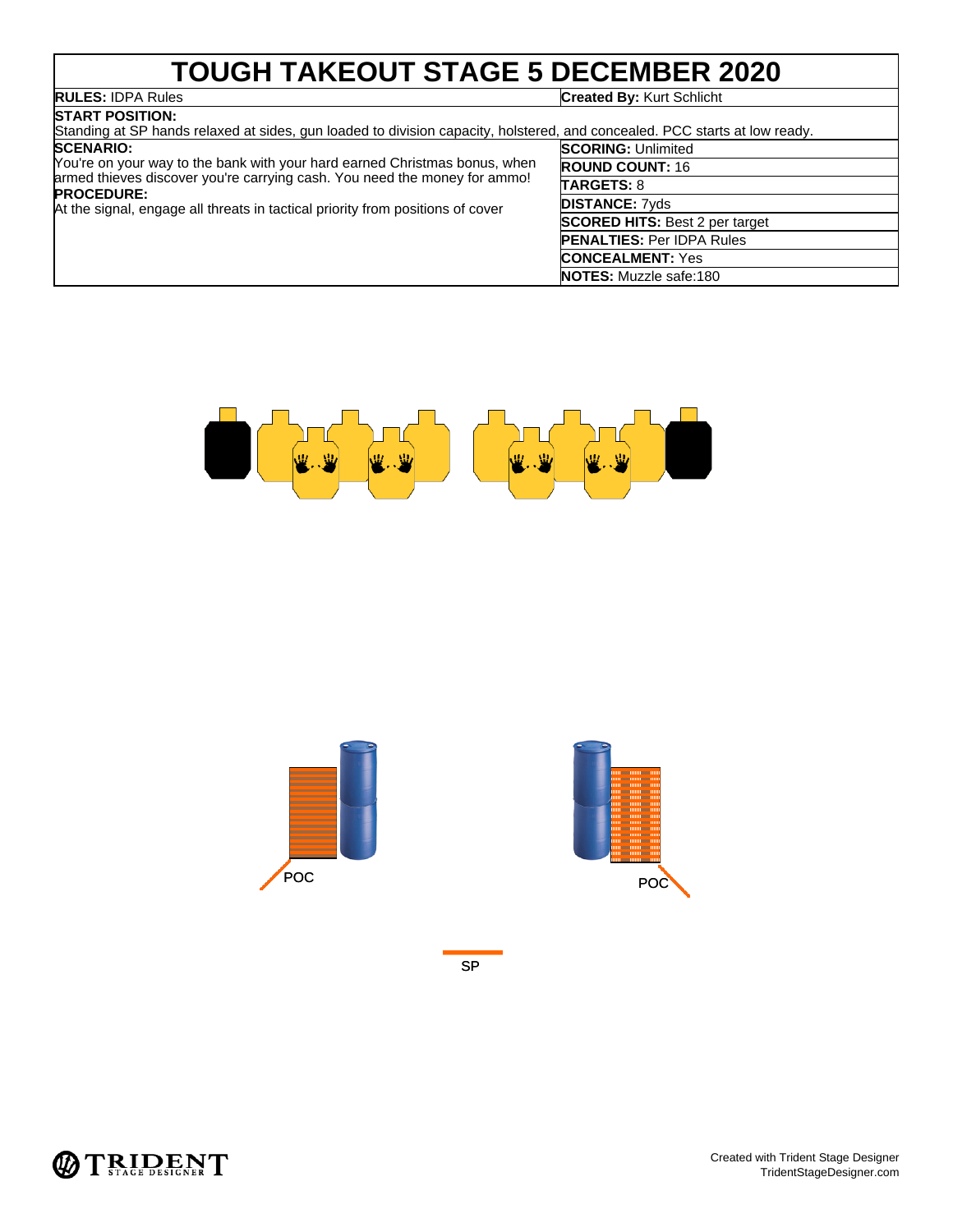# **DRUG STORE DRUGGIES STAGE 6 DECEMBER 2020**<br>RULES: IDPA Rules

### **START POSITION:**

**Created By: Kurt Schlicht** 

| Standing at SP hands relaxed at sides, gun loaded to division capacity, holstered, and concealed. PCC starts at low ready.                                                                                                                                                                                                                                                              |                                                         |  |
|-----------------------------------------------------------------------------------------------------------------------------------------------------------------------------------------------------------------------------------------------------------------------------------------------------------------------------------------------------------------------------------------|---------------------------------------------------------|--|
| <b>SCENARIO:</b>                                                                                                                                                                                                                                                                                                                                                                        | <b>SCORING: Unlimited</b>                               |  |
| You stop at the local pharmacy to pick up your pain meds after learning of the<br>election results, and are confronted by drug crazed thugs. Stand and fight.<br><b>PROCEDURE:</b><br>At the signal engage visible targets, steel must fall. SP is a forward fault line until<br>visible targets are engaged. Engage remaining threats from positions of cover in<br>tactical priority. | <b>ROUND COUNT: 16</b>                                  |  |
|                                                                                                                                                                                                                                                                                                                                                                                         | <b>TARGETS: 9</b>                                       |  |
|                                                                                                                                                                                                                                                                                                                                                                                         | <b>DISTANCE:</b> $5 - 10yds$ .                          |  |
|                                                                                                                                                                                                                                                                                                                                                                                         | <b>SCORED HITS:</b> Best 2 per target, steel must fall. |  |
|                                                                                                                                                                                                                                                                                                                                                                                         | <b>PENALTIES: Per IDPA Rules</b>                        |  |
|                                                                                                                                                                                                                                                                                                                                                                                         | <b>CONCEALMENT: Yes</b>                                 |  |
|                                                                                                                                                                                                                                                                                                                                                                                         | <b>NOTES:</b> Steel may not be engaged forward of SP.   |  |
|                                                                                                                                                                                                                                                                                                                                                                                         | Muzzle safe: 180                                        |  |



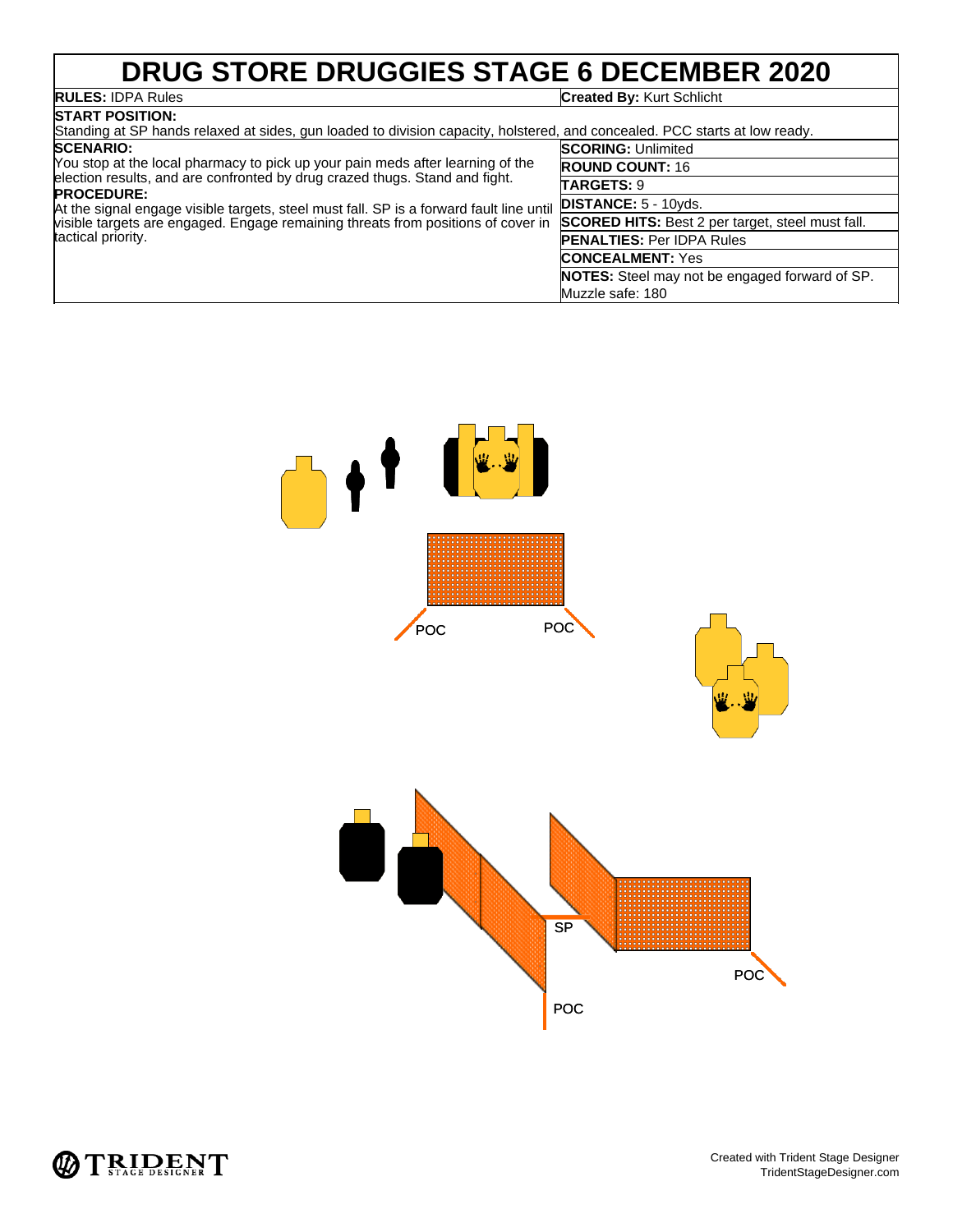### **PARK PICKOFF STAGE 4 DECEMBER 2020**

**RULES:** IDPA Rules **Created By:** Kurt Schlicht

#### **START POSITION:**

Standing at SP, toes touching the line, hands relaxed at sides, gun loaded to division capacity, holstered, and concealed. PCC starts at low ready.

#### **SCENARIO:**

| Nou are walking home through the park with your wife when things get ugly. | RO        |
|----------------------------------------------------------------------------|-----------|
| Save yourself, your wife, and others.                                      | TAI       |
| <b>PROCEDURE:</b>                                                          |           |
| At the signal, engage all threats in tactical priority.                    | DIS       |
|                                                                            | <b>SC</b> |
|                                                                            | PFI       |
|                                                                            |           |

| <b>SCORING: Unlimited</b>             |
|---------------------------------------|
| <b>ROUND COUNT: 18</b>                |
| TARGETS: 9                            |
| DISTANCE: 3 - 7 yds.                  |
| <b>SCORED HITS: Best 2 per target</b> |
| <b>PENALTIES: Per IDPA Rules</b>      |
| <b>CONCEALMENT: Yes</b>               |
| <b>NOTES:</b> Muzzle Safe:180         |



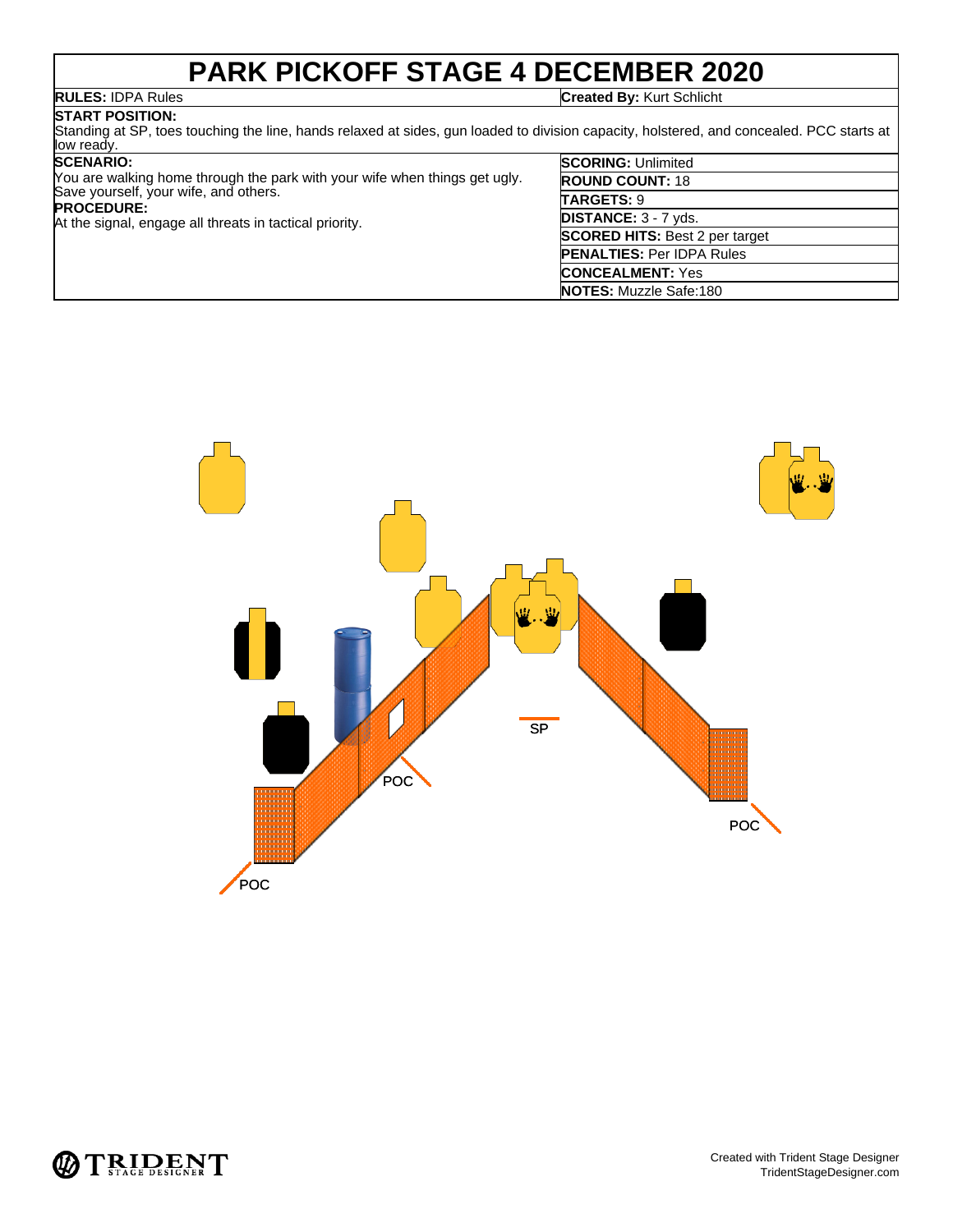### **PARK PUNKS STAGE 3 DECEMBER 2020**

#### **RULES:** IDPA Rules **Created By:** Kurt Schlicht **RULES: IDPA Rules**<br>START POSITION:

| START POSITION:                                                                                                                                                                                                                                                             |                                       |
|-----------------------------------------------------------------------------------------------------------------------------------------------------------------------------------------------------------------------------------------------------------------------------|---------------------------------------|
| Standing at SP, hands touching the X's on the wall, gun loaded to division capacity, holstered, and concealed. PCC starts at low ready.                                                                                                                                     |                                       |
| <b>SCENARIO:</b>                                                                                                                                                                                                                                                            | <b>SCORING: Unlimited</b>             |
| Gang members have you against the wall to rob you, you hear one say he's<br>going to use you for target practice when they're done. Make a break for safety,<br>taking them out on the way.<br><b>PROCEDURE:</b><br>At the signal, engage all threats in tactical priority. | <b>ROUND COUNT: 14</b>                |
|                                                                                                                                                                                                                                                                             | <b>TARGETS: 7</b>                     |
|                                                                                                                                                                                                                                                                             | <b>DISTANCE: 3-10 yds</b>             |
|                                                                                                                                                                                                                                                                             | <b>SCORED HITS: Best 2 per target</b> |
|                                                                                                                                                                                                                                                                             | <b>PENALTIES: Per IDPA Rules</b>      |
|                                                                                                                                                                                                                                                                             | <b>CONCEALMENT: Yes</b>               |
|                                                                                                                                                                                                                                                                             | <b>NOTES:</b> Muzzle Safe:180         |



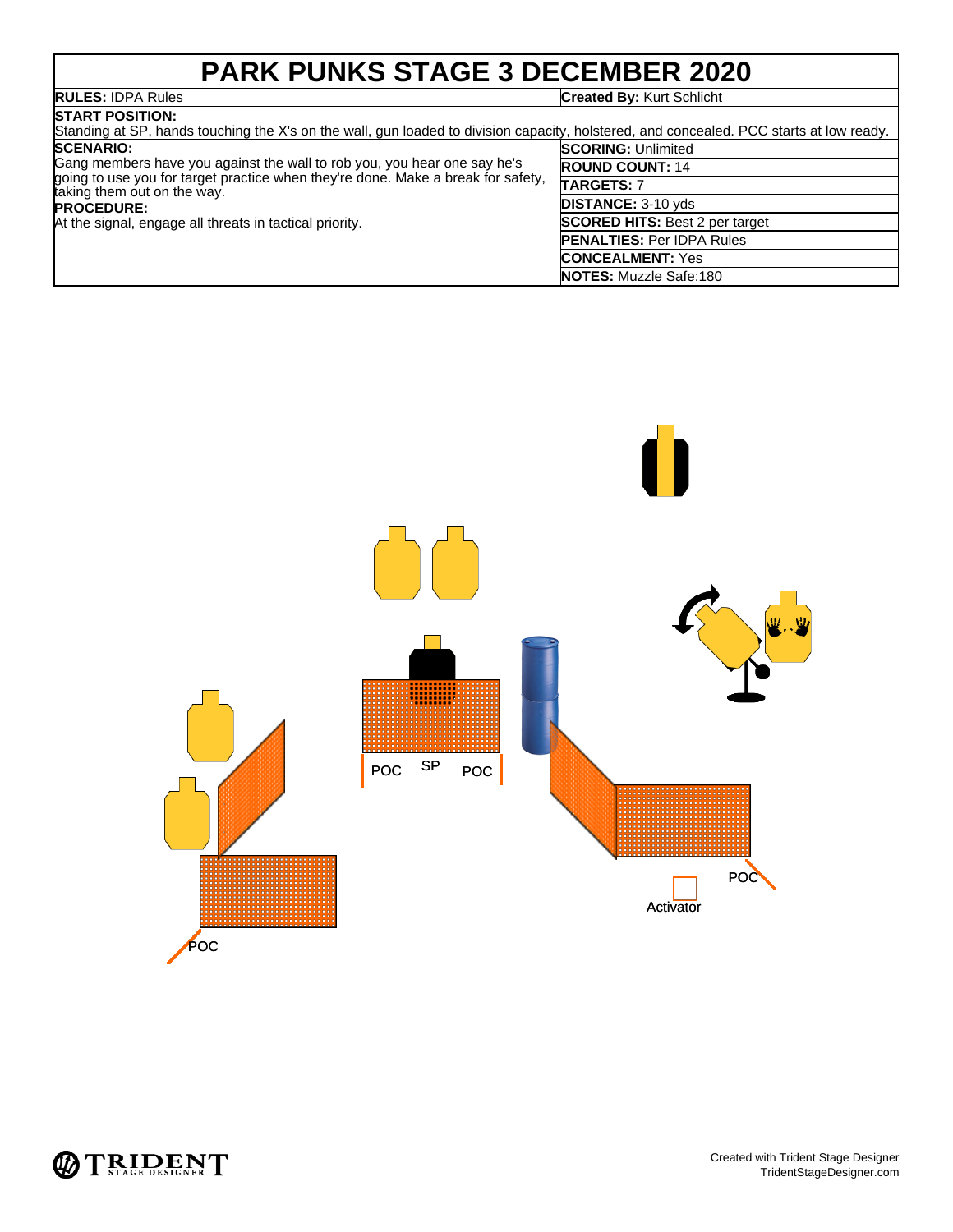# **PRESENT PUNKS STAGE 2 DECEMBER 2020**

**RULES:** IDPA Rules **Created By:** Kurt Schlicht

#### **START POSITION:** Standing at SP, holding presents with both hands, gun loaded to division capacity, holstered, and concealed. PCC starts holding presents with both hands, rifle on the table pointing at the berm.

| <b>SCENARIO:</b><br>You walk into an ambush of armed thugs ready to take away your Christmas                      | <b>SCORING: Unlimited</b>             |
|-------------------------------------------------------------------------------------------------------------------|---------------------------------------|
|                                                                                                                   | <b>ROUND COUNT: 16</b>                |
| prou waik into an ambustic, announce and social period yourself and save Christmas TARGETS: 8<br>for your family. |                                       |
| <b>PROCEDURE:</b>                                                                                                 | <b>DISTANCE: 3-7 yds.</b>             |
| At the signal, engage all threats in tactical priority.                                                           | <b>SCORED HITS: Best 2 on targets</b> |
|                                                                                                                   | <b>PENALTIES: Per IDPA Rules</b>      |
|                                                                                                                   | <b>CONCEALMENT: Yes</b>               |
|                                                                                                                   | <b>NOTES:</b> Muzzle Safe:180         |





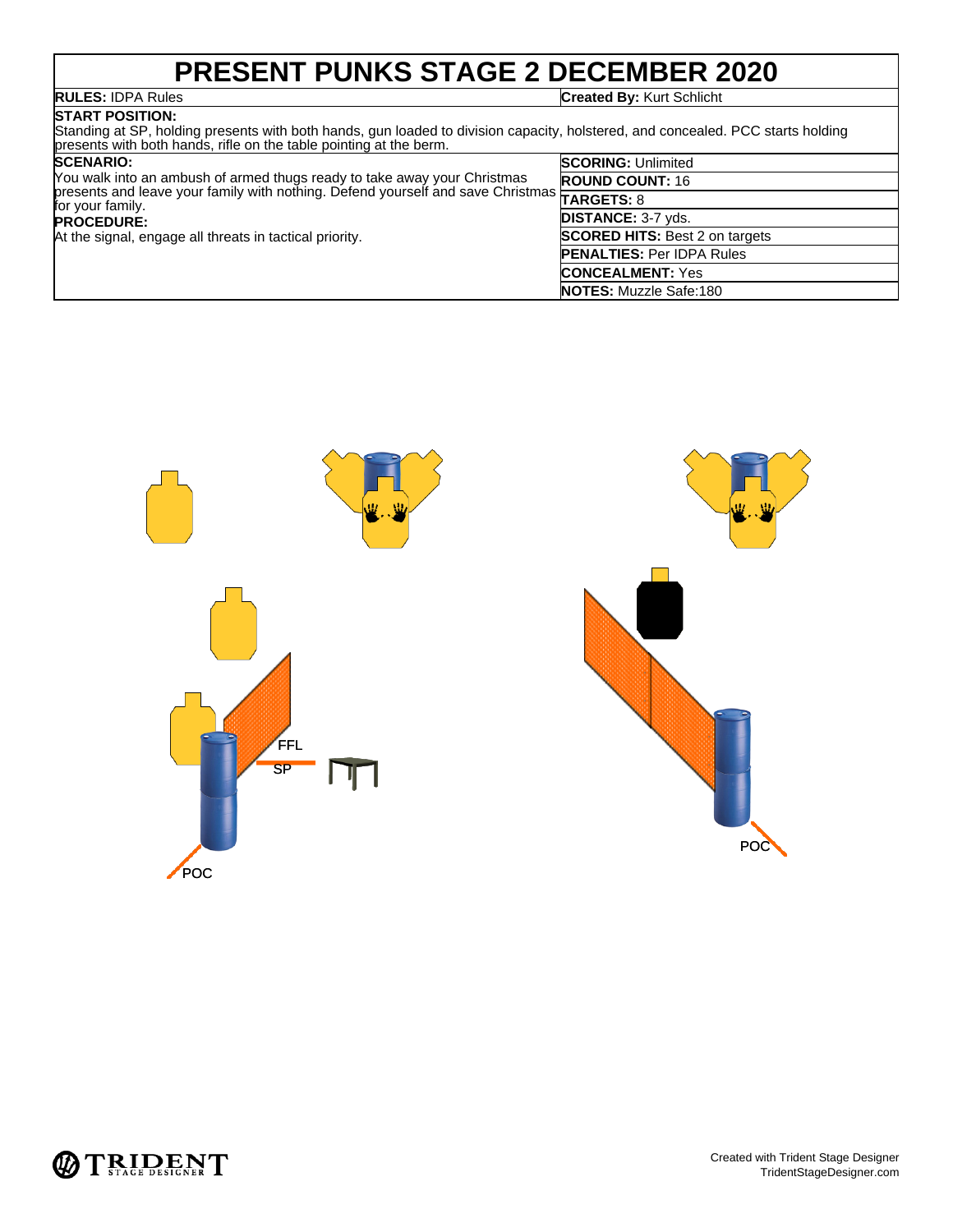## **FIRST SHOTS ALL RANGES DECENBER 2020**

|               | <b>RULES:</b> IDPA Rules |
|---------------|--------------------------|
| ------------- |                          |

### **Created By: Kurt Schlicht**

| <b>ISTART POSITION:</b><br>Standing at SP, hands relaxed at sides, gun loaded with 3 rounds, holstered, and concealed. PCC starts at low ready. |                                                    |  |
|-------------------------------------------------------------------------------------------------------------------------------------------------|----------------------------------------------------|--|
| <b>SCENARIO:</b>                                                                                                                                | <b>SCORING: Limited</b>                            |  |
| Standards warm up                                                                                                                               | <b>ROUND COUNT: 8</b>                              |  |
| <b>PROCEDURE:</b><br>At the signal engage target with six rounds to the body and two to the head.                                               | <b>TARGETS: 1</b>                                  |  |
|                                                                                                                                                 | <b>DISTANCE: 7vds</b>                              |  |
|                                                                                                                                                 | <b>SCORED HITS:</b> Best 6 on body, best 2 on head |  |
|                                                                                                                                                 | <b>PENALTIES: Per IDPA Rules</b>                   |  |
|                                                                                                                                                 | <b>CONCEALMENT: No</b>                             |  |
|                                                                                                                                                 | <b>NOTES: Muzzle Safe:180</b>                      |  |



![](_page_6_Figure_5.jpeg)

![](_page_6_Picture_6.jpeg)